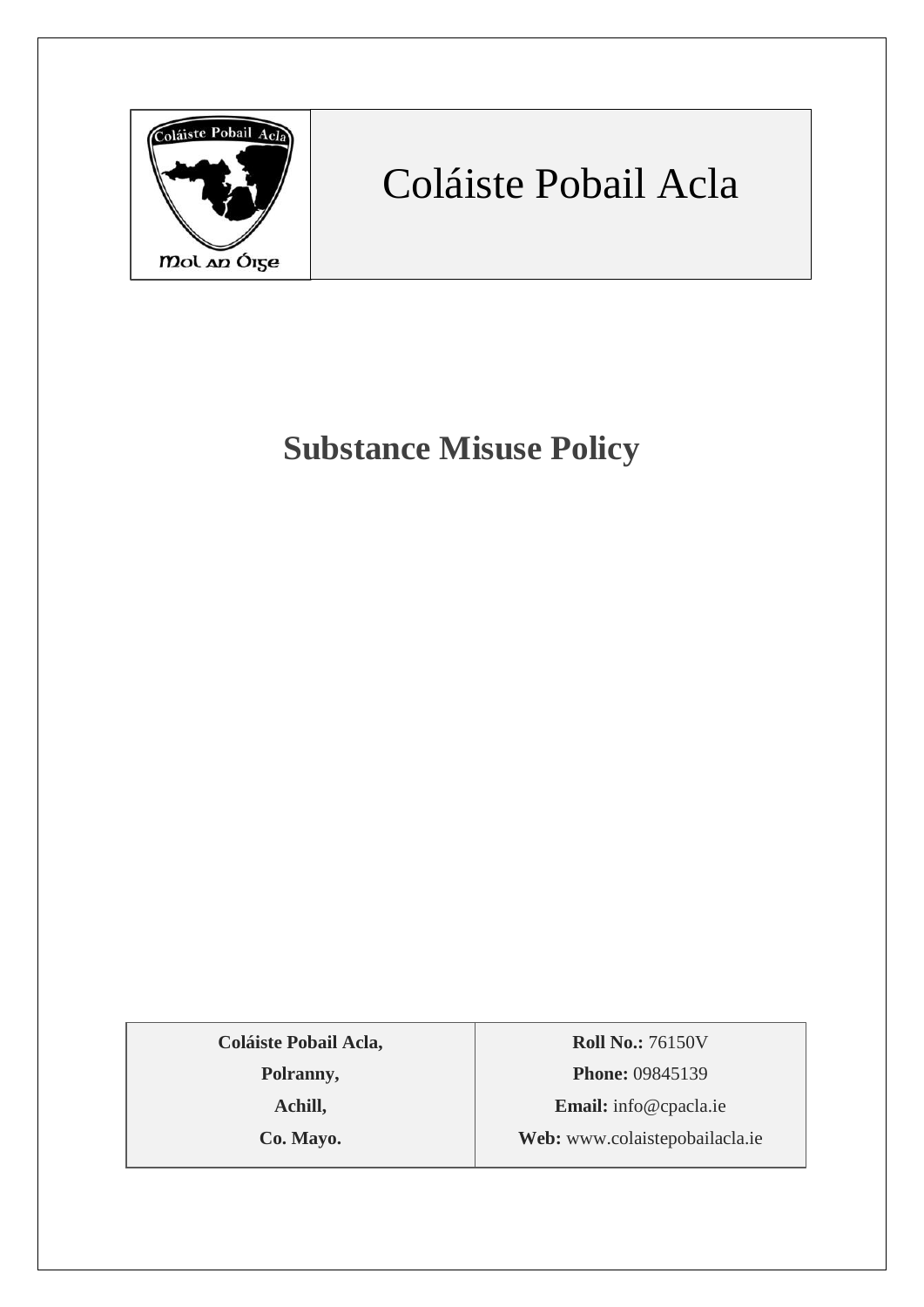## **Contents**

- **1. Background**
- **2. Scope of this Policy**
- **3. Policy Content**
- **4. Relationship to School's Mission Statement**
- **5. Rationale**
- **6. Goals/Objectives**
- **7. Substance Misuse Education Programmes**

## **8. Roles and Responsibilities**

- 8.1. Board of Management
- 8.2. Principal and Deputy Principal
- 8.3. Parents/Guardians
- 8.4. Teachers and Staff
- 8.5. Students

## **9. Smoking**

## **10. Assessing an Incident Involving Substance Misuse**

#### **11. Warning Signs**

- 11.1. Warning signs that a Student is abusing drugs/engaging in substance misuse
- 11.2. Physical warning signs of drug abuse/engaging in substance misuse
- 11.3. Behavioural signs of drug abuse/substance misuse
- 11.4. Psychological warning signs of drug abuse/substance misuse
- 11.5. Warning signs of commonly abused drugs

## **12. Monitoring Procedures and Sanctions in Suspected or Confirmed Cases of Illegal Drug Use**

## **13. Counselling/Support**

- **14. Legal Context**
- **15. Sources of Information**
- **16. Monitoring and Evaluation**
- **17. Links with Other Policies and Documents**

#### **18. Declaration**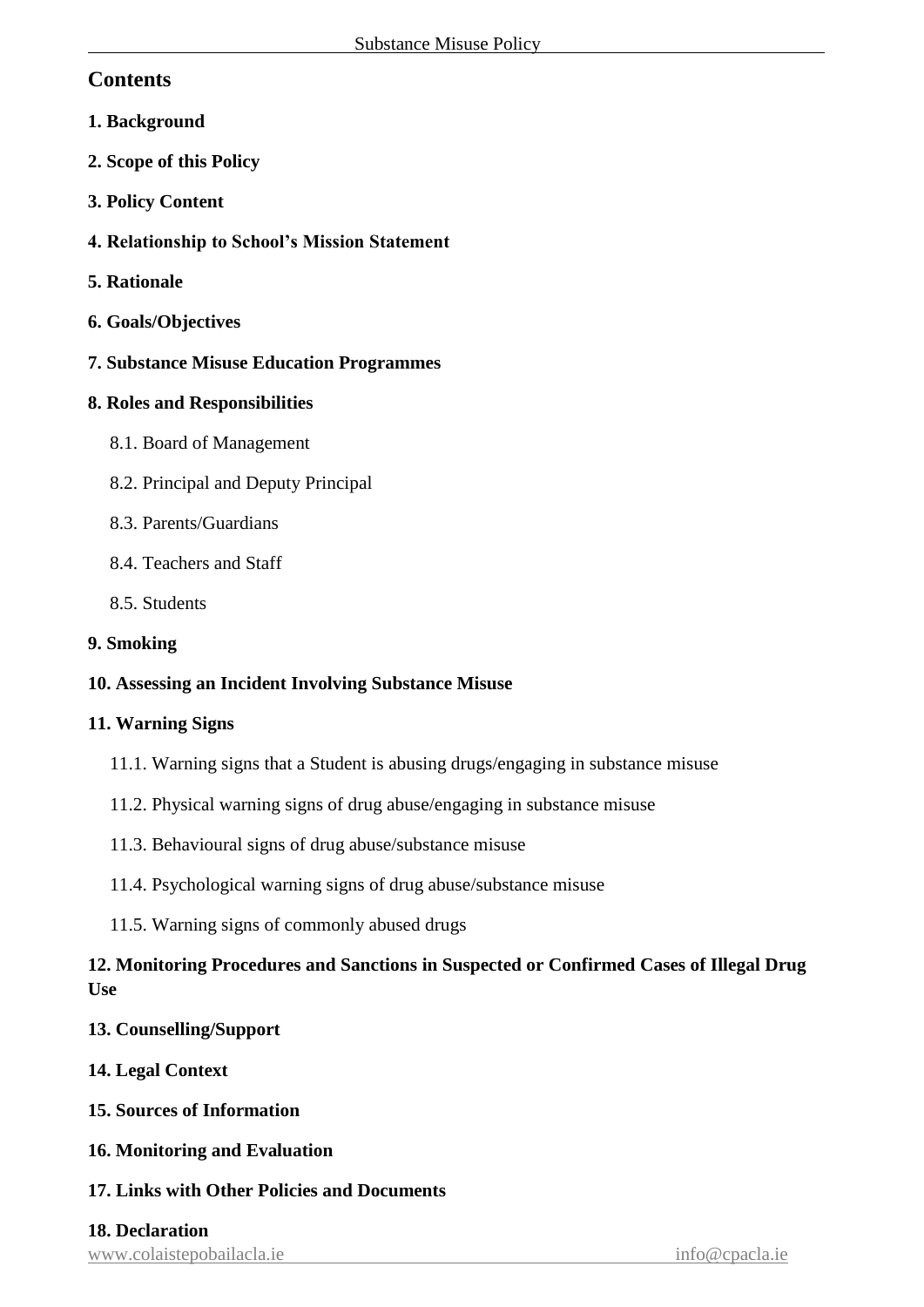## **1. Background**

Coláiste Pobail Acla is committed to addressing the needs of the whole school in relation to drugs and other prohibited substances. The implementation and success of the policy depends on the commitment of all involved.

## **2. Scope of this Policy**

This Substance Misuse Policy applies to the entire school community including teachers, students, Parents/Guardians and users of the school building. It is in force at all times on the school premises, during school time and during school related activities (including school tours, away trips, work experience, extracurricular activities and evening classes.) **This is not an exhaustive list.**

## **3. Policy Content**

The term 'Substance' as referred to in this policy is defined as being any chemical which alters how the body works or how the person behaves or feels. Prohibited substances include but are not limited to:

- Alcohol
- Tobacco
- Medicines
- Illegal Drugs
- Solvents e.g. glue, etc.
- Cleaning agents
- **Aerosols**
- E-Cigarettes

#### **This is not an exhaustive list.**

The use of properly prescribed drugs is excluded from this list, but Parents/Guardians of students taking prescribed medication should inform the school in writing of that fact, and any possible side effects the student might display.

## **4. Relationship to School's Mission Statement**

- 1. To encourage students to be positive in their outlook on life and to make a positive contribution to their school and society.
- 2. To foster the confidence in our students and teachers to develop their talents and abilities in order to reach their full potential.

This policy is part of a general pastoral approach by the school in order to ensure a safe, healthy, caring and supportive learning environment.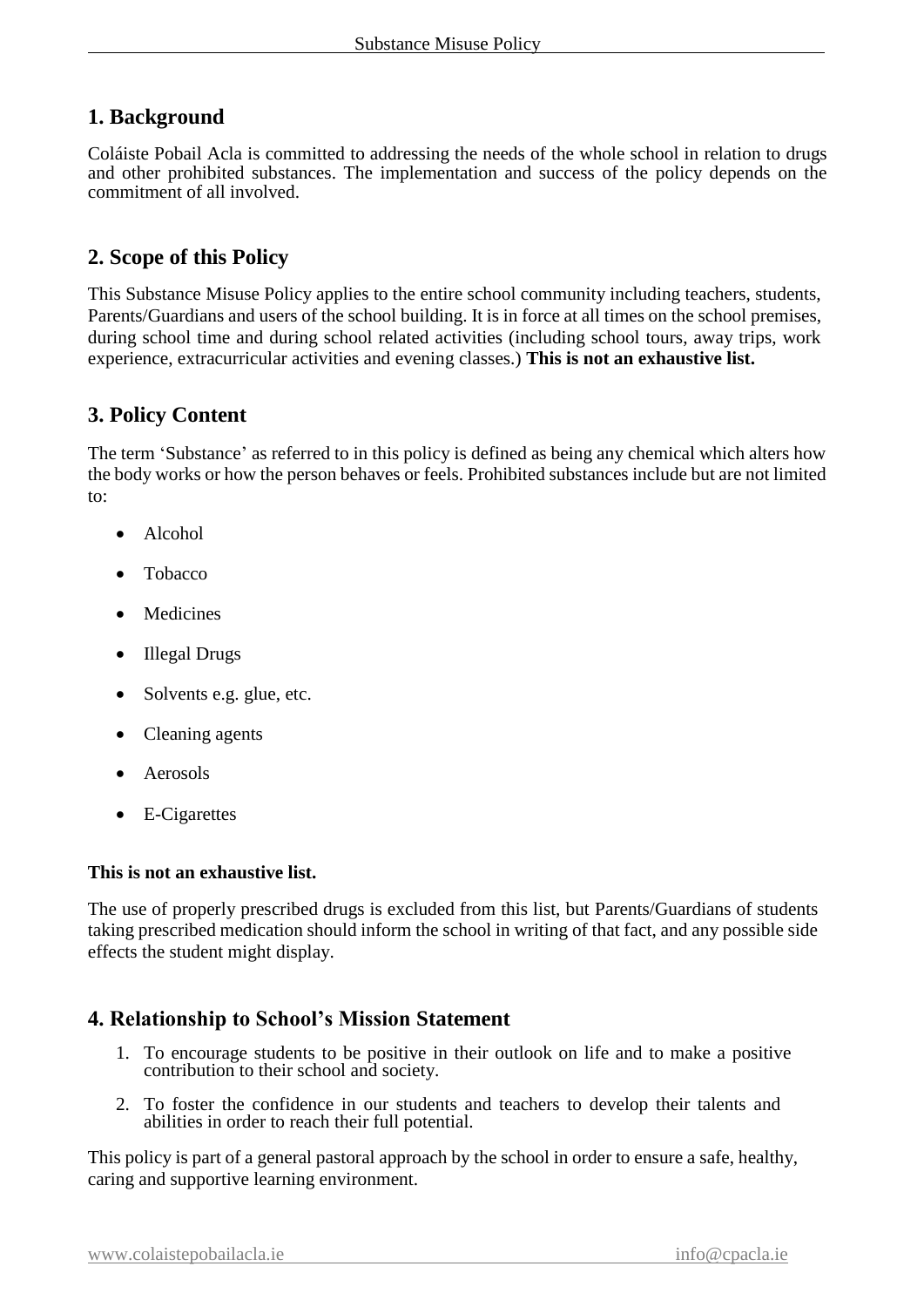## **5. Rationale**

1.The school is committed to the health and safety of its community and will act to safeguard their well-being.

2.The school acknowledges the importance of its pastoral role in the welfare of young people, and through the general ethos of the school, will seek to persuade pupils in need of support to come forward.

3.To outline the procedures for dealing with incidents of substance use and misuse as stated in the Code of Behaviour of the school.

## **6. Goals/Objectives**

The school recognises that drugs, both legal and illegal, are available in the local community and that the school, as part of that community, has an important role in terms of education, prevention, support and the handling of drug related incidents within the school.

We believe and support the following educational aims in respect of substance use and misuse:

- To enable pupils to make healthy, informed choices by increasing knowledge, challenging attitudes and developing and practising skills.
- To increase understanding about implications and possible consequences of substance use and misuse.
- To encourage an understanding for those experiencing or likely to experience substance use and to encourage those students to seek professional help.
- To enable young people to identify sources of appropriate personal support within the school and locality.
- To make sure Parents/Guardians are aware of this policy

These aims are fulfilled through aspects of the pupils' experiences in the taught curriculum and the informal curriculum and through opportunities for extra-curricular activities.

## **7. Substance Misuse Education Programmes**

The Social, Personal and Health Education Department will co-ordinate the teaching of substance misuse throughout the school. This will involve liaising with teachers of SPHE, Social Education, CSPE and Religion Education. The school actively co-operates with external agencies.

## **8. Roles and Responsibilities**

#### **8.1. Board of Management**

- Board of Management supports and is committed to providing the training of teachers on matters of substance use and misuse.
- To ensure the policy is developed and evaluated over time.
- To approve the policy at a meeting of the board.
- To consider reports from the Principal and relevant post holders on the implementation.
- To decide on appropriate sanctions for the students found using, attempting to obtain or dealing alcohol or prohibited substances.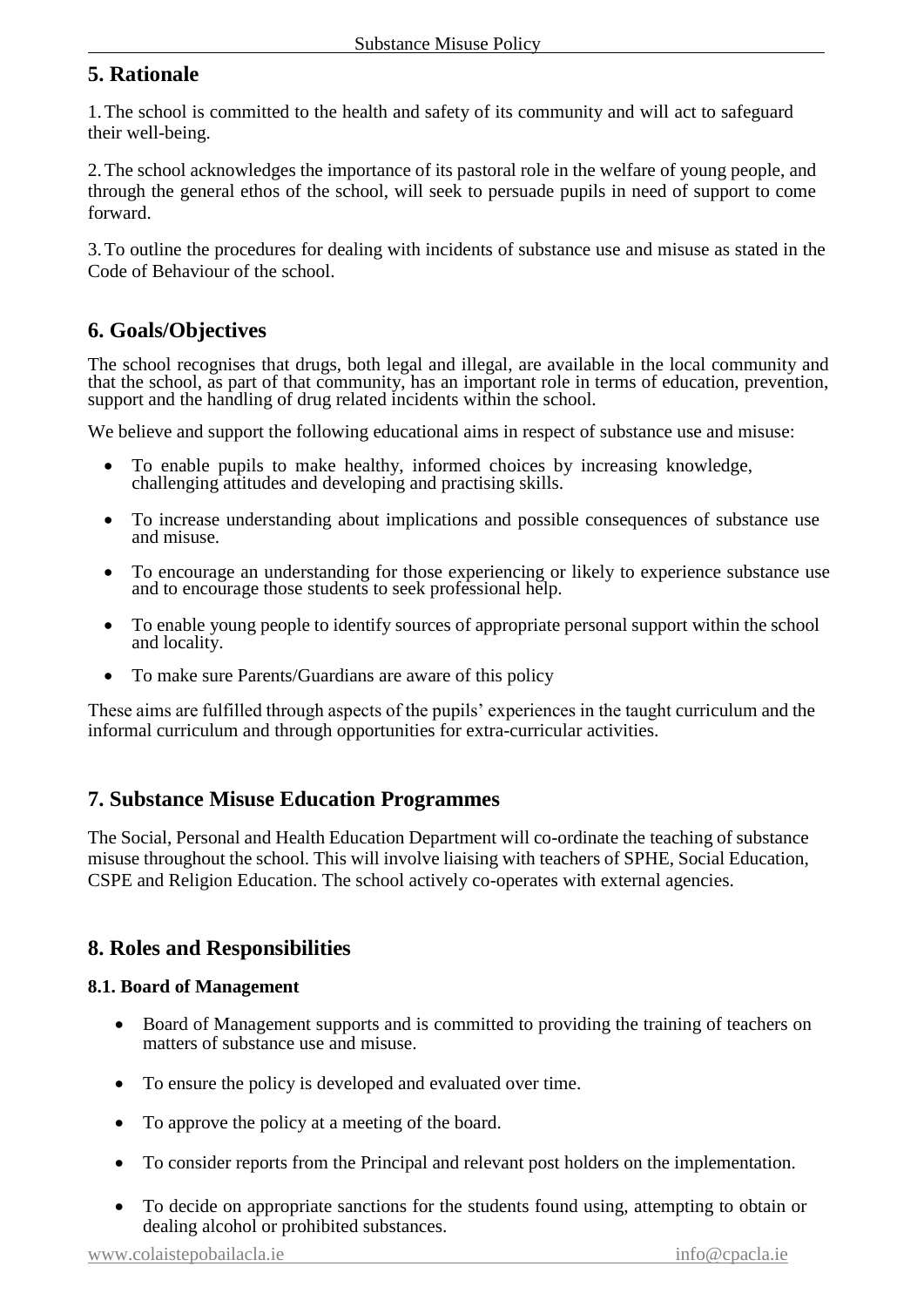#### **8.2. Principal and Deputy Principal**

The Principal or his/her nominee is responsible for dealing with substance abuse incidents arising in the school.

- To establish structures and procedures for the implementation of the policy.
- To monitor the implementation of the policy.
- To ensure that the policy is reviewed after 3 years or whenever necessary.
- All reports of abuse incidents or suspected incidents must be reported to the Principal
- The Principal is responsible for all decisions regarding investigation of the incident.
- The Principal is responsible for keeping all relevant parties properly informed regarding investigation developments.
- The Principal is responsible for the secure and confidential storage of any written documentation and reports associated with an incident.
- The Principal is responsible for taking possession of any banned or prohibited substances and disposing of them via the relevant authorities.
- The Principal will, where deemed appropriate, make teachers and staff aware of any medication students may be using.

The Principal/Deputy Principal are responsible for the provision of support and CPD to staff members in relation to such matters.

The Principal will establish the nature and extent of activity of any student found selling or distributing prohibited substances. The student will then be referred to the Board of Management and the Gardaí.

In all cases where there is no immediate danger to the young person/s, it is important to take time to assess the situation before responding. Due care will be taken to discern between allegation, suspicion and direct evidence of substance misuse.

#### **8.3. Parents/Guardians**

Parents/Guardians are required to support school policies. Parents/Guardians are encouraged to attend school organised activities relating to substance misuse awareness.

#### **Parents/Guardians are obliged to make the school authorities aware of any medications a student is using.**

#### **8.4. Teachers and Staff**

Teachers and staff must be aware of the contents of this policy and realise that they may have the initial contact with a substance user, and should attempt to control any given situation, pending notification and arrival of the relevant school authorities.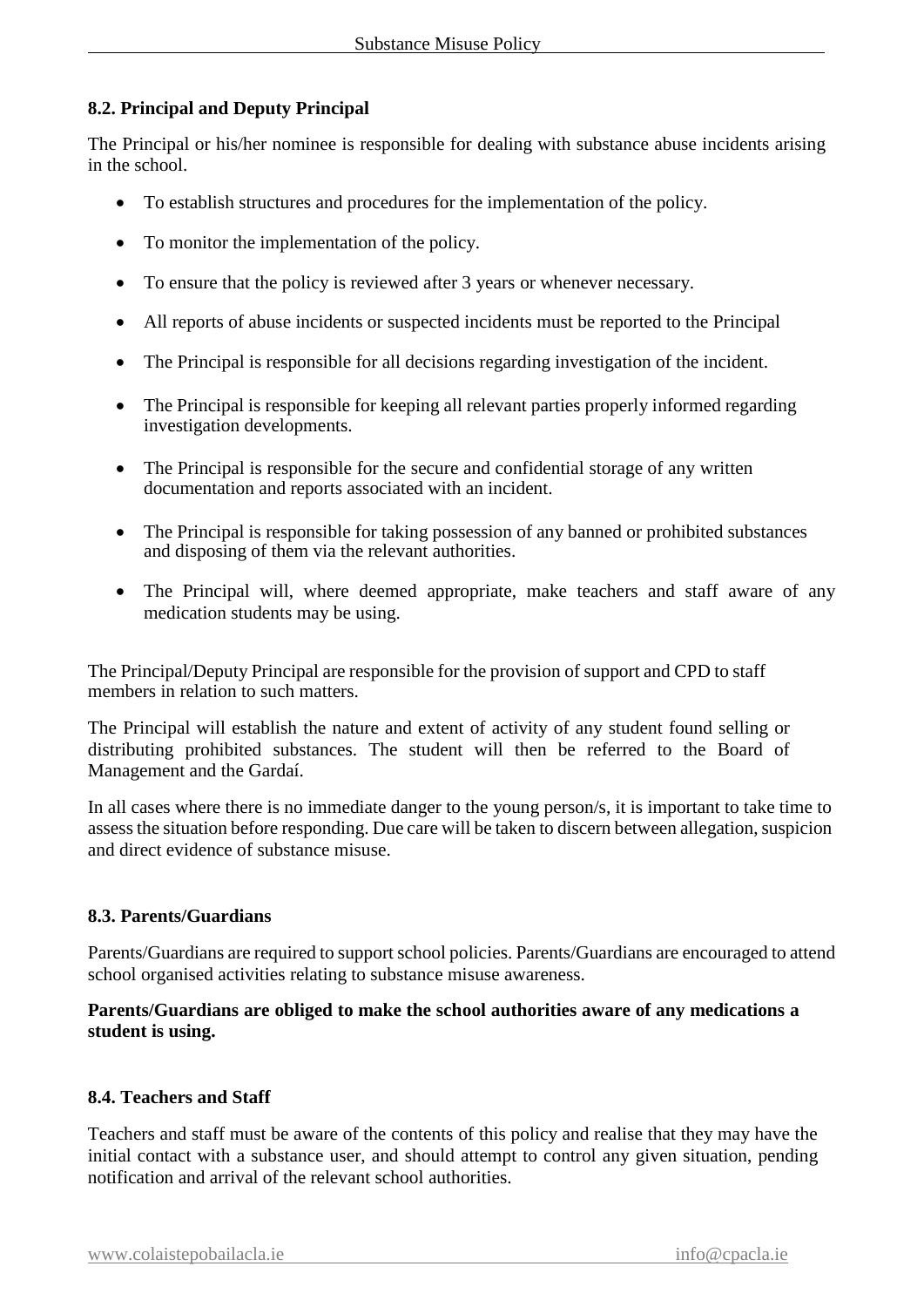#### **8.5. Students**

Alcohol and/or prohibited substances must not be misused, bought or sold while on school property, grounds, on school tours and activities or while wearing the school uniform. Students must not encourage others to use alcohol or prohibited substances.

## **9. Smoking**

Smoking is prohibited on the school premises both during and outside normal school hours including school break time and lunch time. It applies to all those using the premises. Students are also governed by this policy when representing the school or involved in any school activity both during and outside normal school hours. This includes school break time and lunch time, going to and coming from school, when representing the school and wherever our school Code of Behaviour applies.

## **10. Assessing an Incident Involving Substance Misuse**

We acknowledge that in all situations involving drugs, there needs to be a balance between the needs of the student, and the needs of the school community, the reputation of the school and legal consideration.

Incidents might involve the following:

- Drug/substance misuse related emergencies when the person may be unconscious or showing no signs of life.
- Possession of a legal/illegal drug on the school premises, on the way to or from school or on school related activity.
- Use of a prohibited substance on the school premises, on the way to or from school on a school related activity.
- Selling/supplying prohibited substances/drugs on the school premises, on the way to or from school or on a school related activity.
- Intoxication/unusual behaviour due to substance misuse.
- Disclosure by another person/person seeking help from a member of staff.
- Legal/illegal drug paraphernalia found on school property.
- School grounds being used for drug activity.

#### **This is not an exhaustive list**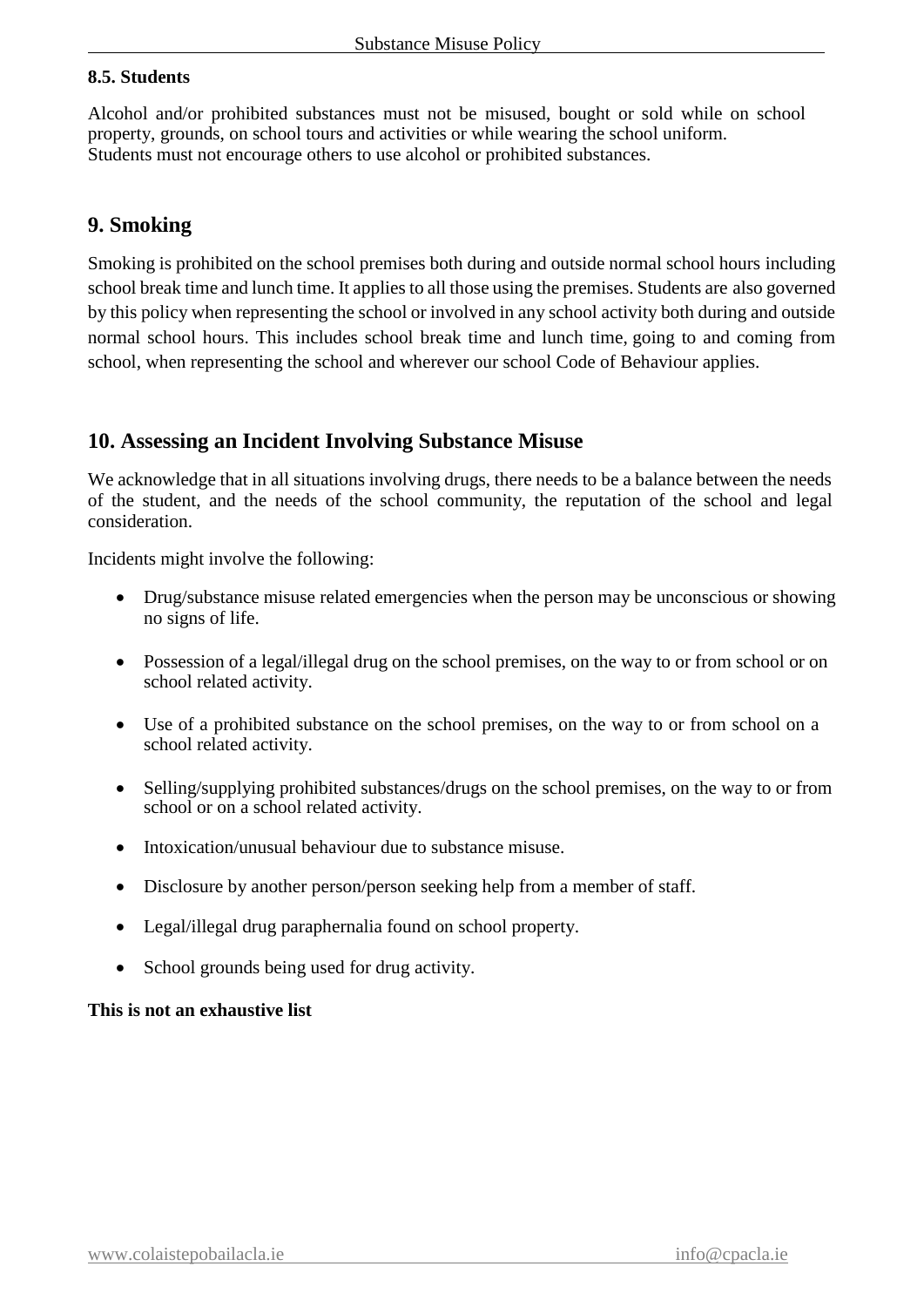## **11. Warning Signs**

#### **11.1. Warning signs that a Student is abusing drugs/engaging in substance misuse**

Drug abusers often try to conceal their symptoms and downplay their problem. If you're worried that a student might be abusing drugs, look for the warning signs listed in sections 11.2 to 11.5.

#### **11.2. Physical warning signs of drug abuse/engaging in substance misuse**

- Bloodshot eyes
- Pupils larger or smaller than usual
- Changes in appetite or sleep patterns.
- Sudden weight loss or weight gain.
- Deterioration of physical appearance, personal grooming habits.
- Unusual smells on breath, body, or clothing.
- Tremors, slurred speech, or impaired coordination.

#### **11.3. Behavioural signs of drug abuse/substance misuse**

- Drop in attendance and performance at school.
- Unexplained need for money or financial problems.
- May borrow or steal to get it.
- Engaging in secretive or suspicious behaviours.
- Sudden change in friends, favourite hangouts, and hobbies.
- Frequently getting into trouble (fights, accidents, illegal activities).

#### **11.4. Psychological warning signs of drug abuse/substance misuse**

- Unexplained change in personality or attitude.
- Sudden mood swings, irritability, or angry outbursts.
- Periods of unusual hyperactivity, agitation, or giddiness.
- Lack of motivation; appears lethargic or "spaced out."
- Appears fearful, anxious, or paranoid, with no reason.

#### **11.5. Warning Signs of Commonly Abused Drugs**

- Marijuana: Glassy, red eyes; loud talking, inappropriate laughter followed by sleepiness; loss of interest, motivation; weight gain or loss.
- Depressants (including Xanax, Valium, GHB): Contracted pupils; drunk-like; difficulty concentrating; clumsiness; poor judgment; slurred speech; sleepiness.
- Stimulants (including amphetamines, ecstasy, cocaine, and crystal meth): Dilated pupils; hyperactivity; euphoria; irritability; anxiety; excessive talking followed by depression or excessive sleeping at odd times; may go long periods of time without eating or sleeping; weight loss; dry mouth and nose.
- Inhalants (glues, aerosols, vapours): Watery eyes; impaired vision, memory and thought; secretions from the nose or rashes around the nose and mouth; headaches and nausea; appearance of intoxication; drowsiness; poor muscle control; changes in appetite; anxiety; irritability; lots of cans/aerosols in the trash.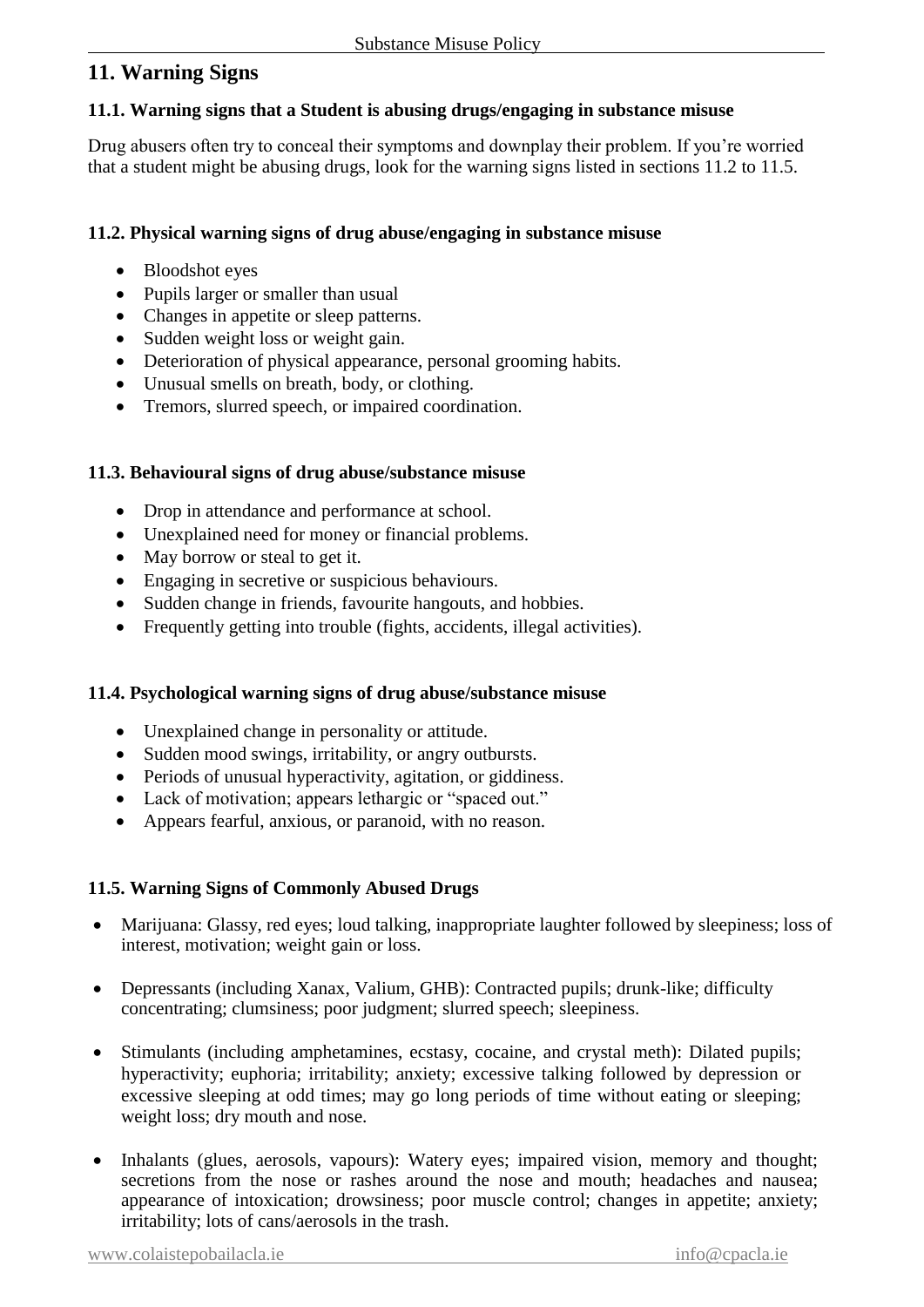- Hallucinogens (LSD, PCP): Dilated pupils; bizarre and irrational behaviour including paranoia, aggression, hallucinations; mood swings; detachment from people; absorption with self or other objects, slurred speech; confusion.
- Heroin: Contracted pupils; no response of pupils to light; needle marks; sleeping at unusual times; sweating; vomiting; coughing, sniffling; twitching; loss of appetite.

## **12. Monitoring Procedures and Sanctions in Suspected or Confirmed Cases of Illegal Drug Use**

It is important in all suspected or confirmed drug incidents that a limited number of people are involved in managing the incident.

The following procedures relate to any school activity, which includes all extra-curricular activities, school tours and coming/going to school.

- **1.** A student suspected of using or being under the influence of these substances will be reported to the Principal/Deputy Principal.
- **2.** The Principal will interview the student and an evaluation of the situation will be made. The Principal may consult with other members of staff.
- **3.** As a result of this interview, an opinion will be formed by the relevant leader as to the extent and nature of the problem presented by the student.
- **4.** If the Principal is satisfied that there is a case to answer by the student, the following will take place:
	- **a)** The Student may be temporarily excluded, Parents/Guardians will be informed, and Tusla will be informed.
	- **b)** A meeting will be arranged with student and Parents/Guardians
	- **c)** Gardaí may be informed
- **5.** A student who accepts involvement with substances will receive the following help;
	- **a)** Will be placed on report
	- **b)** Referred to School Counsellor.
	- **c)** May be requested to undergo drug testing before returning to class.
	- **d)** The Tutor will review their situation on a continuous basis and report to Principal.
	- **e)** If a student re-offends the case will be referred to the Board of Management.
- **6.** Any Student found selling or distributing illegal substances, will be referred to the Gardaí in the first instance, suspended from school and the case brought to the Board of Management with a view to permanent exclusion from the school.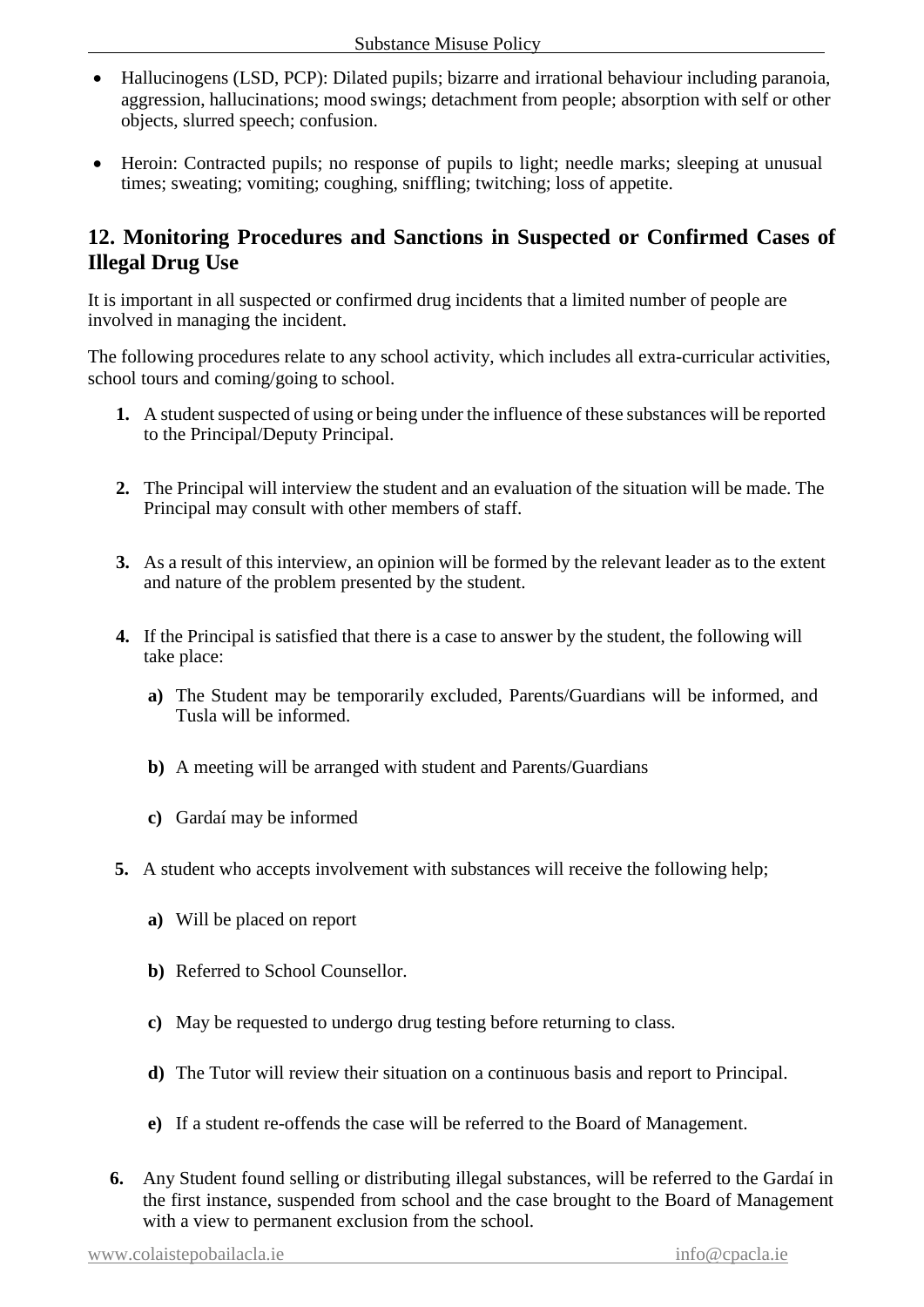- Records of the incident will be maintained by the Principal or Deputy Principal and completed immediately following each relevant substance abuse related incident.
- It is the duty of teachers and staff of the school community to inform students that they cannot offer total confidentiality regarding these matters.
- The School may be required to contact an appropriate outside authority/expert such as the Gardaí, Tusla, and Probation Service.

## **13. Counselling/Support**

Students directly involved in a drug related incident will be offered the support of the school counselling service, who may refer to specialist external agencies if deemed appropriate. Students, Parents/Guardians, or other members of the school community who wish to speak to someone about their own drug use are invited to approach any member of staff. Where voluntary, such disclosures are seen as a desire to seek help and will therefore not be subject to disciplinary consequences and all available supports will be offered to this person.

## **14. Legal Context**

- The school has a duty of care to students, staff and other persons who may come into contact with the school.
- The Education Act (1998) provides that schools promote the social and personal development of students and provide health education for them.
- The School aims to co-operate fully with the strategic plan adopted under the National Drugs Strategy 2001-2008 and made mandatory for school in Circular 18/02.
- Education (Welfare) Act 2000

This policy sets out the framework within which the whole school community manages issues relating to substance use and misuse.

## **15. Sources of Information**

- [www.spunout.ie](http://www.spunout.ie/)
- [www.drugs.ie](http://www.drugs.ie/)
- [www.garda.ie](http://www.garda.ie/)

## **16. Monitoring and Evaluation**

This policy will be reviewed on a three year basis, or whenever it is deemed necessary by School Management, through:

- Relevant legislation
- Student feedback
- Staff feedback
- Communication with Parents/Guardians